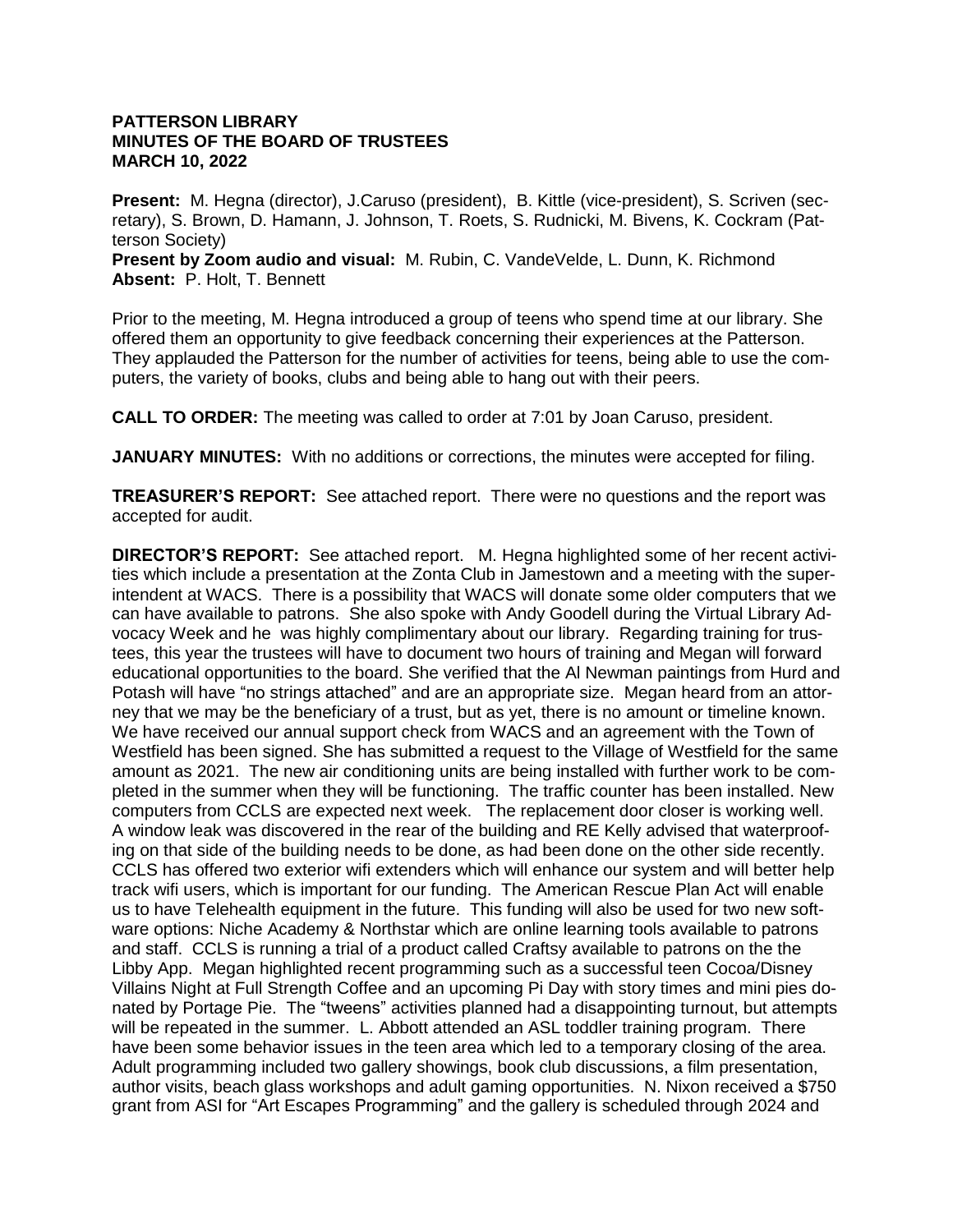into 2025. The summer reading program this year will be based on graphic novels, comic books and manga and will be called "Discover Visual Storytelling!" A grant application for programming and materials has been submitted. CCLS has provided us with a mobile poetry display which is located on the main level and is fun and dynamic. The trustees were asked to be advocates for state funding, particularly to support construction aid.

**PERSONNEL COMMITTEE:** See attached report. M. Bivens reported that the personnel committee met 3-1-22 to plan and organize a one year review for M. Hegna. The purpose is to recognize Megan's work and time and to review and set goals for Megan, the library, and the trustees. The process and time table were reviewed which includes a survey from staff and trustees which will be anonymous and needs to be returned by 3-22-22. There is a tool for a self survey by Megan. The results will then be collated by the committee and reviewed with Megan.

**NOMINATING COMMITTEE:** D. Hamann advised that the officer slate for the upcoming annual elections is as follows:

President: J. Johnson Vice President: J. Caruso Treasurer: Tim Roets Secretary: Susan Scriven (one year)

**PATTERSON SOCIETY:** K. Cockram reported that she met with H. Stellhorn, K. Barber, S. Brown, J. Caruso, J. Johnson and M. Hegna to begin reorganizing the Patterson Society and setting goals. Goals include updating membership, planning fundraising and reviewing organizational structure and the constitution. A followup membership letter will be sent out soon to previous members who did not respond in the fall. This will be followed by a direct mailing to the community. Open houses will be planned to coincide with First Fridays in Westfield during the summer. Our book sale is planned for July 7-9 (K. Barber will organize), Patterson After Dark or Evening of Fine Taste tentatively for May 7, and our annual auction will be held August 17. A coordinator is needed for this event. A wine and cheese reception for members as well as an ice cream social for members and their families are in the planning stages. The committee plans to meet monthly on the first Monday with K. Cockram as acting president and K. Barber as secretary.

**UNFINISHED BUSINESS:** J. Caruso reviewed a recent trustee inservice that she attended regarding facility management. Trustees were encouraged to look at their facilities through the eyes of all users, to consider emergency preparedness and to have an architectural review of the facility. She emphasized that we are stewards of the Patterson Library and property. Regarding our facility, the following motion was presented by S. Rudnicki.

"I move that in the interest of developing a long range plan for the physical maintenance of our facility, the Building and Grounds Committee and the Director consult with David Walter to discuss the feasibility of an engineering/architectural study and to develop a Request for Proposal to be sent to appropriate firms."

The motion was seconded by J. Johnson. This was followed by a discussion of possible sources to finance such a study. It was noted that this is needed to prioritize work needing to be done to preserve our facility. The motion was passed unanimously.

#### **NEW BUSINESS:**

Megan was advised by art experts not to place any of the portraits in our rooms under the new air conditioning units. There were no objections to moving the portraits and art to other positions to assure their longevity.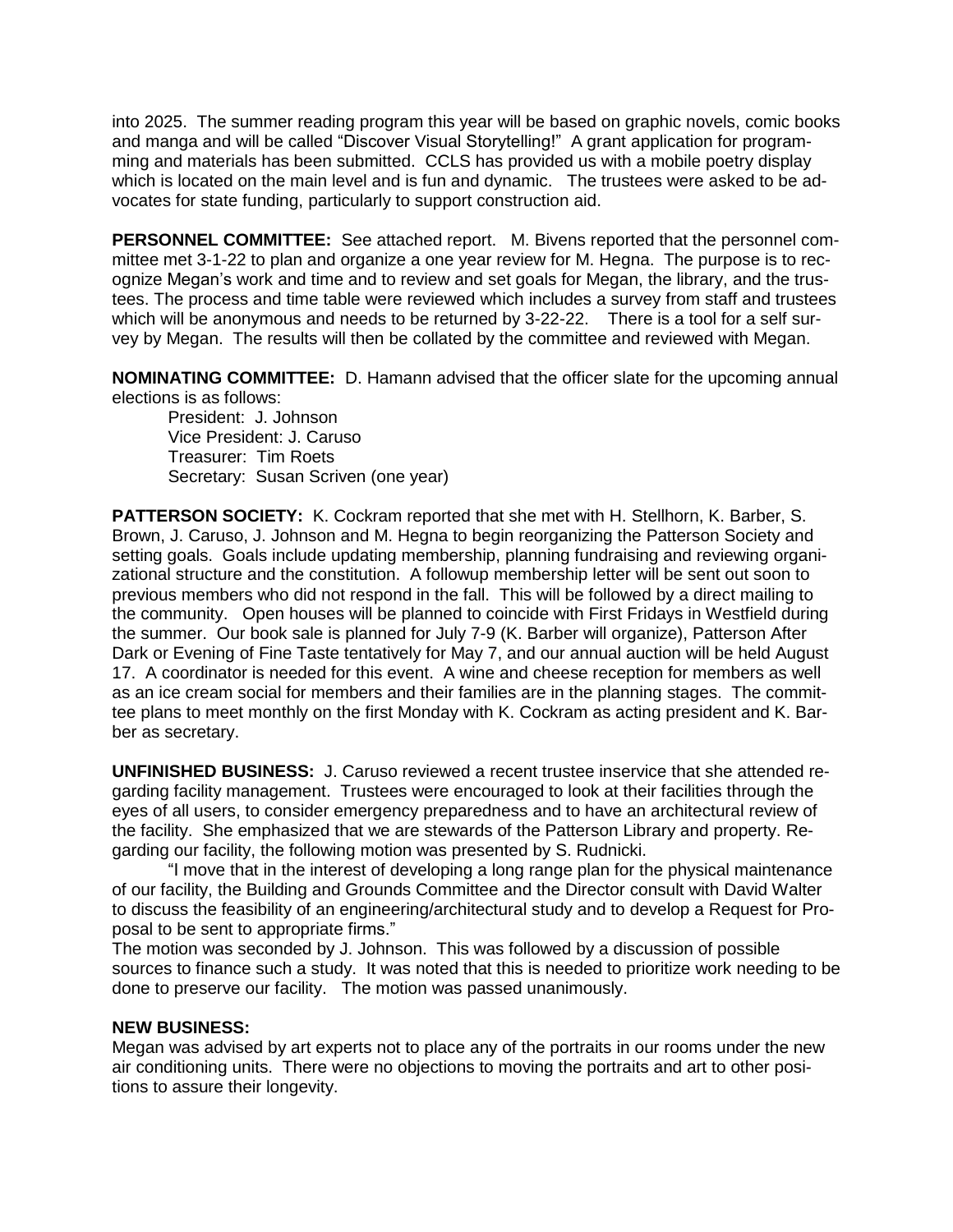Megan advised the trustees that the Patterson will follow CDC guidelines and local risk levels concerning Covid masking. Signage will be used to inform the public of current CDC masking recommendations needs. There were no objections.

**ADJOURNMENT:** The meeting was adjourned by President J. Caruso at 8:12pm.

Respectively submitted,

Susan Scriven, Secretary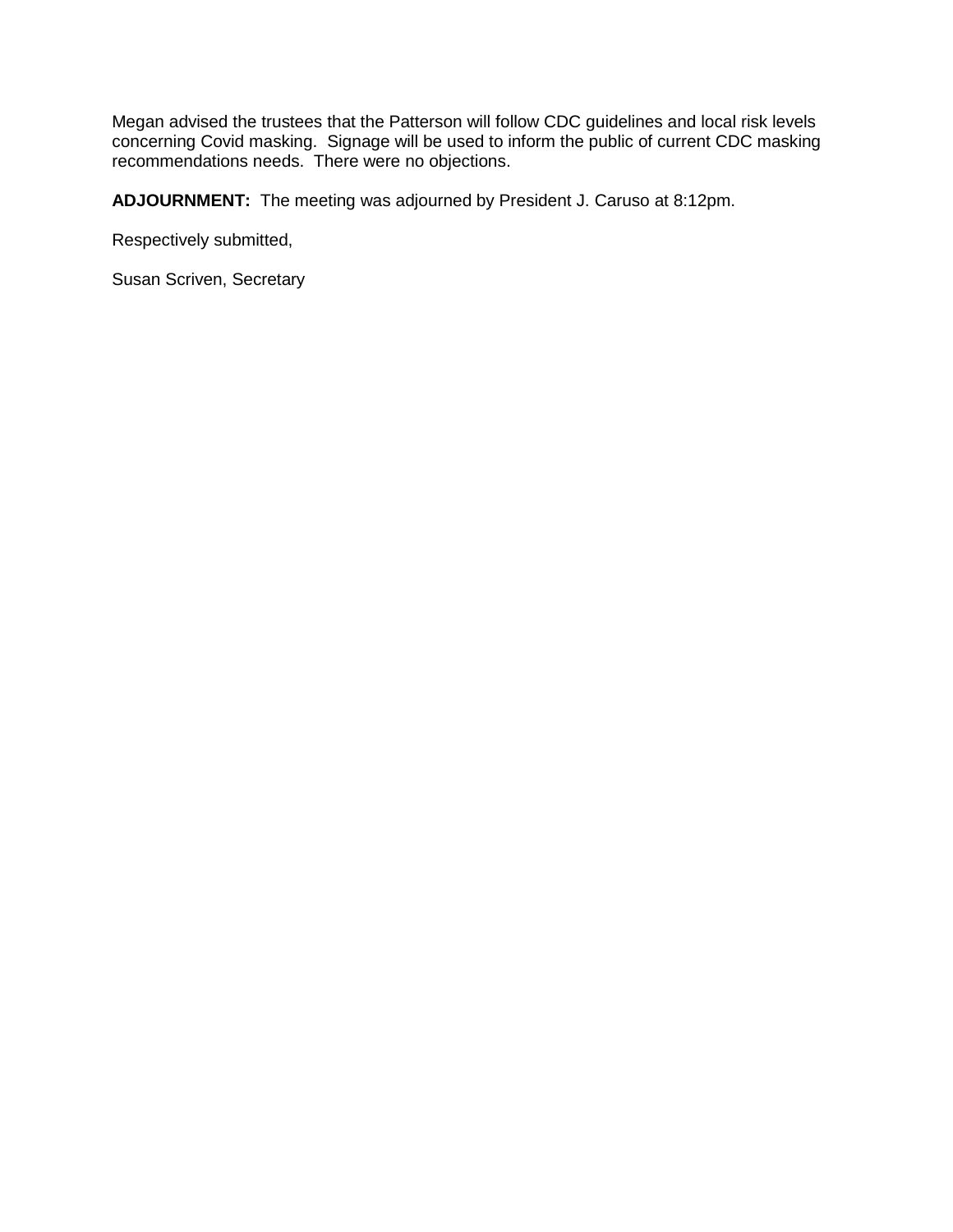# Director's Report

Megan Hegna Patterson Library Prepared for Board of Trustee's Meeting on March 10, 2022

## Community Engagement

In late January I attended a meeting of the **Zonta Club of Jamestown** and presented on virtual tools available for patrons and highlighted some of my favorite reads from the past year.

Lauren Abbott and I met with Superintendent Cipolla and had a tour of the **Westfield Academy and Central School** in February. The intention was to promote our services and meet school library staff, but were unable to speak in depth since the librarian was actively teaching at the time. L. Abbott was a celebrity while visiting the gymnasium, and had a couple students flocking over to say hello. We were also informed that the school is retiring some older Chromebook laptops, and they are willing to donate them to the library. I have been in contact with Mike Jones (CCLS IT) about the possibility of circulating the laptops to patrons for home use.

Virtual Library Advocacy Week was the first week of March. I attended a Zoom meeting with **Assemblyman Goodell**. He made a point to mention how impressed he was with Patterson Library and our Octagon Gallery while attending the Johnson Estate Winery event at the library this past fall.

### Administrative News

February's intense focus was on the **New York State Annual Report.** Feedback from CCLS so far has been positive about my first attempt. I anticipate that my perspective on statistics and record-keeping will shift as I continue to learn what data is required by the State or System, and what data is simply useful to have for community support and proof of value.

The **Al Newman paintings from Hurd & Potash** are indeed 16x20 inches and 20x25 inches, respectively (not feet, which was a voiced concern.) After discussion with the donors they are pleased to gift us the paintings with no encumbrances. Per the Gift Policy, it is within my purview to accept, and I have verbally. When they deliver the paintings, I will let the Board know so that you may come see them.

In late January, I received notification that we are a **beneficiary of a trust from Jean Webster MacFarlane**. Since the estate is still in probate and I did not have an exact amount or timeline, I sent the information only to the Finance Committee. I would like to apologize for not informing the entire Board, as there were some misunderstandings. To date, I have received no more information.

**Public Funding:** We received the 2021-2022 school year support check from WACS. I signed a formal agreement with the Town of Westfield confirming their \$47,000 support for 2022. I have also submitted a request for funding to the Village of Westfield for \$40,000 for 2022. These amounts are all steady from 2021 and approved with the 2022 Budget in November.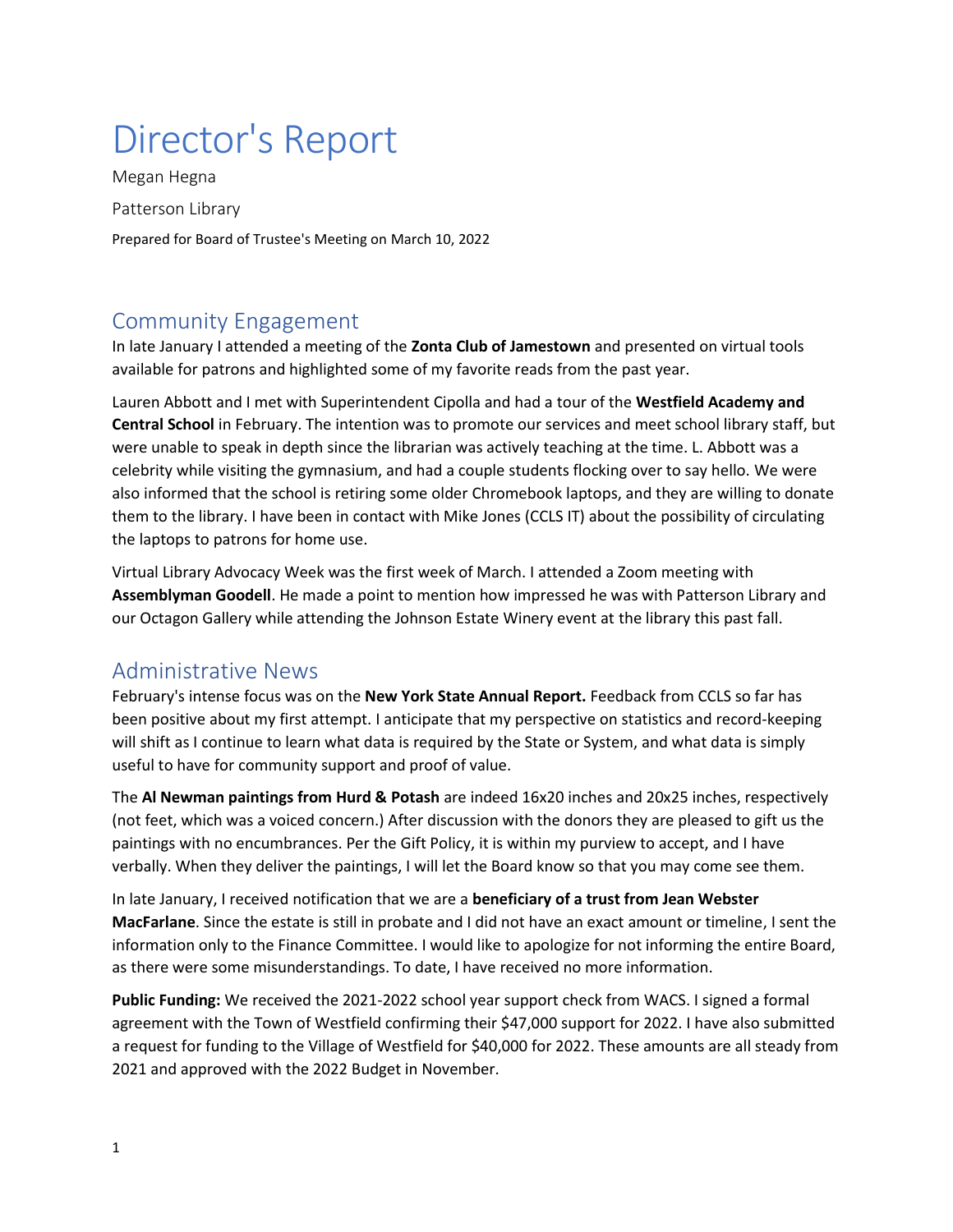# Facility News

FY 2020 Grant:

- Wiring and condensate lines have been run for the **new A/C units**. I have been told there is still some electrical work to complete, but have not been given an updated timeline. The mechanics anticipate waiting to commission the equipment until it is needed.
- The traffic counter install has been scheduled for March 9<sup>th</sup>.
- Delays with production from Dell has meant that we are still waiting for the **new computers and equipment** to arrive before CCLS IT can schedule install.

Jackson's Locksmithing have successfully installed our **replacement door closer** for the interior addition door. Total cost was \$2,884.

On February 2nd, I was notified of a **window leak in the Crandall Room** (Archive Meeting Room.) This was a day of heavy snow melt, and it appeared to be dripping into the upper window sill and through into the building. RE Kelley has been notified and Don Warda has visited to take pictures of the area so he can write up a quote for the repair. It will most likely be an extension of the same work we had completed on the West (back) side of the building.

### Technology News

CCLS has been providing us a wealth of extra services in the last few months. M. Jones has secured pricing on **exterior wi-fi extenders**. Usually running \$700 apiece, we have been given the opportunity to buy two at \$60 apiece. These will need to be mounted and have electricity run to them outside, but once installed should increase our wi-fi signal by at least 500 ft each (picture 1-2 football fields.) Wi-fi sessions are measured on our Annual Report, which means more log-ons directly affect our funding through the state and system.

CCLS is still working on procuring tele-health equipment for its libraries using American Rescue Plan Act funding. **ARPA funds** are also being used to fund two new software options: *Niche Academy* & *Northstar*. Both are online learning tools available to patrons and staff that I'm eager to explore. CCLS is also running a trial of a product called *Craftsy* available on the *Libby* App. *Craftsy* provides craft tutorials and how-tos, and is available now for anyone with a CCLS library card.

# Programming News

### Youth Services Highlights:

- Teen Cocoa/Disney Villains Night at Full Strength Coffee "was a BLAST," with 8 teens attending. Full Strength staff also had a great time and said they would be happy to do it again. Full Strength Coffee is also willing to provide coupons to the teens as part of the Summer Reading Program.
- A visitor from Jamestown (who attended Baby Story Time) commented that we're now the only library offering Friday morning programming.
- 4 teens trudged through deep snow to get to Dungeons and Dragons. A miniature figure painting class is planned for March.
- Portage Pie will be making little mini pies to hand out with storytime on Pi Day.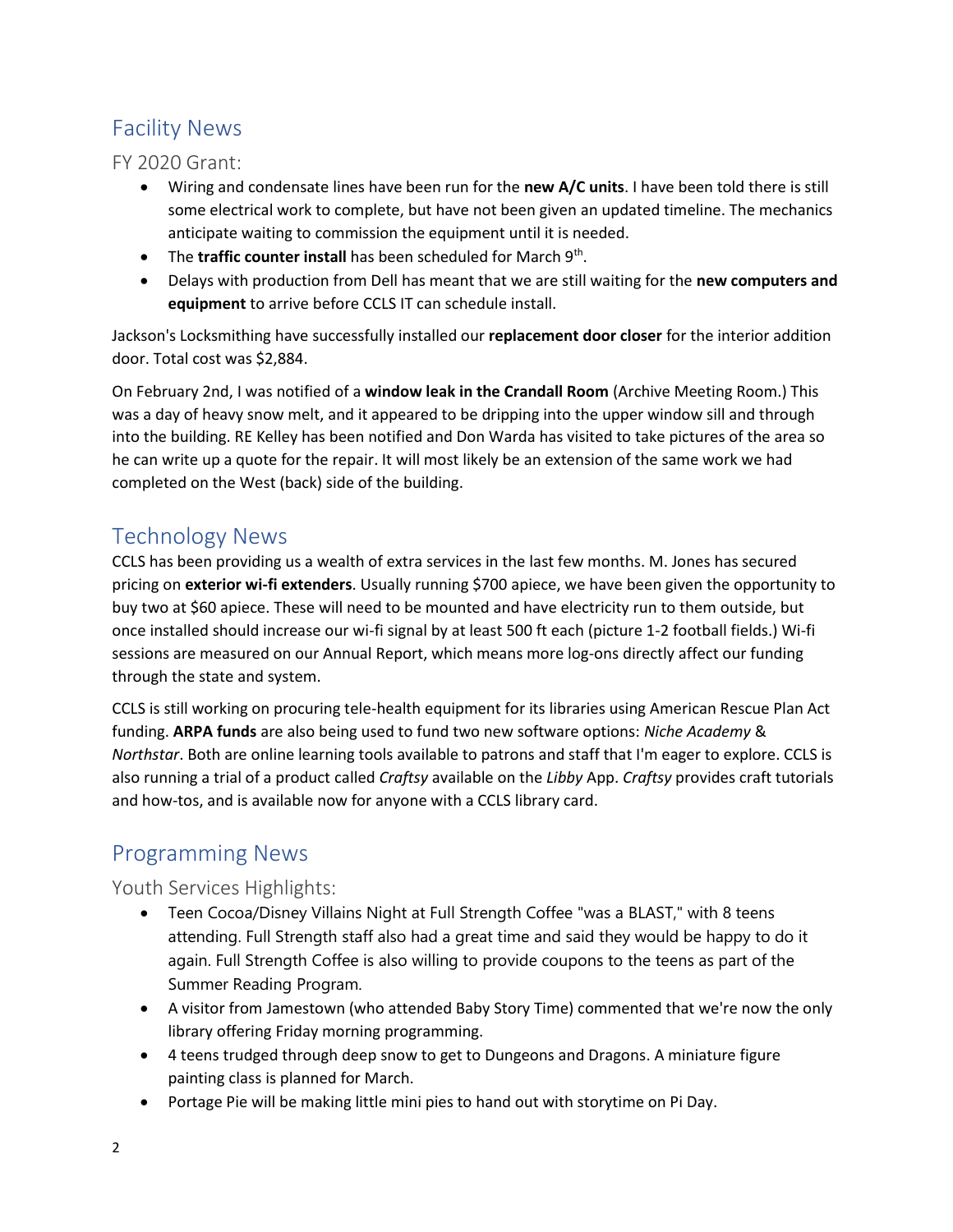- Tween book club had two disappointing no-shows. L. Abbott is hopeful about attempting again in July. She will poll any parents in attendance on their potential continued interest.
- L. Abbott attended a virtual American Sign Language Toddler Program Training. She is working on incorporating the new skills into her story times.
- Some behavior issues have arisen, with tweens and teens leaving the Teen Area messy. L. Abbott preemptively closed the Teen Area for a week. Directly because of that, one pair of littler tweens took the time to clean up everything they'd gotten out in the Children's Area. She is hopeful that we're training them to respect the area. For the next month teens will "sign in" to use the space, and hopefully police each other.

### Adult Programming Highlights:

- Octagon Gallery presented Hyla Stellhorn and SUNY Fredonia Stage Designers "Setting the Stage: Design for Theater" (Jan. 14 – Feb. 4) & Sarah Brown Millspaw presents "My Own Little World- Creating through Quarantine" on view until March 11.
- 5 Book Club discussions.
- Celeste Elliot and Joanne Mansfield presented their film, The Spirit Room of Lily Dale, funded by a Decentralization Regrant
- Author visits from Shannon Reber and Isaiah Rashad III.
- A series of Beach Glass Jewelry Creation Classes with Artist Barbara Legge
- Patron-led *Adult Gaming* continues. We also held a short series of patron-led *Drop-In Bridge* that will not be continuing due to low attendance.
- Nancy Nixon Ensign received \$750 grant from ASI for "Art Escapes Programming." Planned participating artists include: Audrey Kay Dowling, Marcia Merrins, Susan Gutierrez, Katherine Galbraith, Melissa Meyers, and Barbara and Grace Journaling.
- Octagon Gallery is now scheduling for 2025 (2022-2024 is fully selected and booked)

### Summer Reading Plans:

Nancy Nixon Ensign, Lauren Abbott, and Rebecca Snyder are planning a unique and exciting Summer Reading theme. This summer we will be exploring graphic novels, comics, and manga as we "Discover Visual Storytelling!" Our intention is to validate young people's love of this genre of storytelling and encourage older patrons to learn about the layers of meaning involved with visual storytelling. Plans are underway to bring in speakers from local colleges to discuss graphic novels as an art form, zoom visits with an Australian author and artist, and workshops on manga and anime art formats.

Rebecca Snyder spearheaded an impressive application for the Will Eisner Innovation Grant. If awarded this prestigious national grant we will be able to greatly expand our graphic novel collection, begin an annual Art Contest, and commission works for the Teen Area highlighting aspects of Westfield's history in different graphic novel styles. But, with or without the grant, we think this unique take on Summer Reading will be quite popular.

### Did you know? *Visit "Traveling Stanzas" in our Reading Room.*

L.J. Martin (CCLS outreach) approached L. Abbott with an opportunity to display an interactive poetry exhibit. We realized it was languishing in the story time room, and adult patrons would enjoy it as much